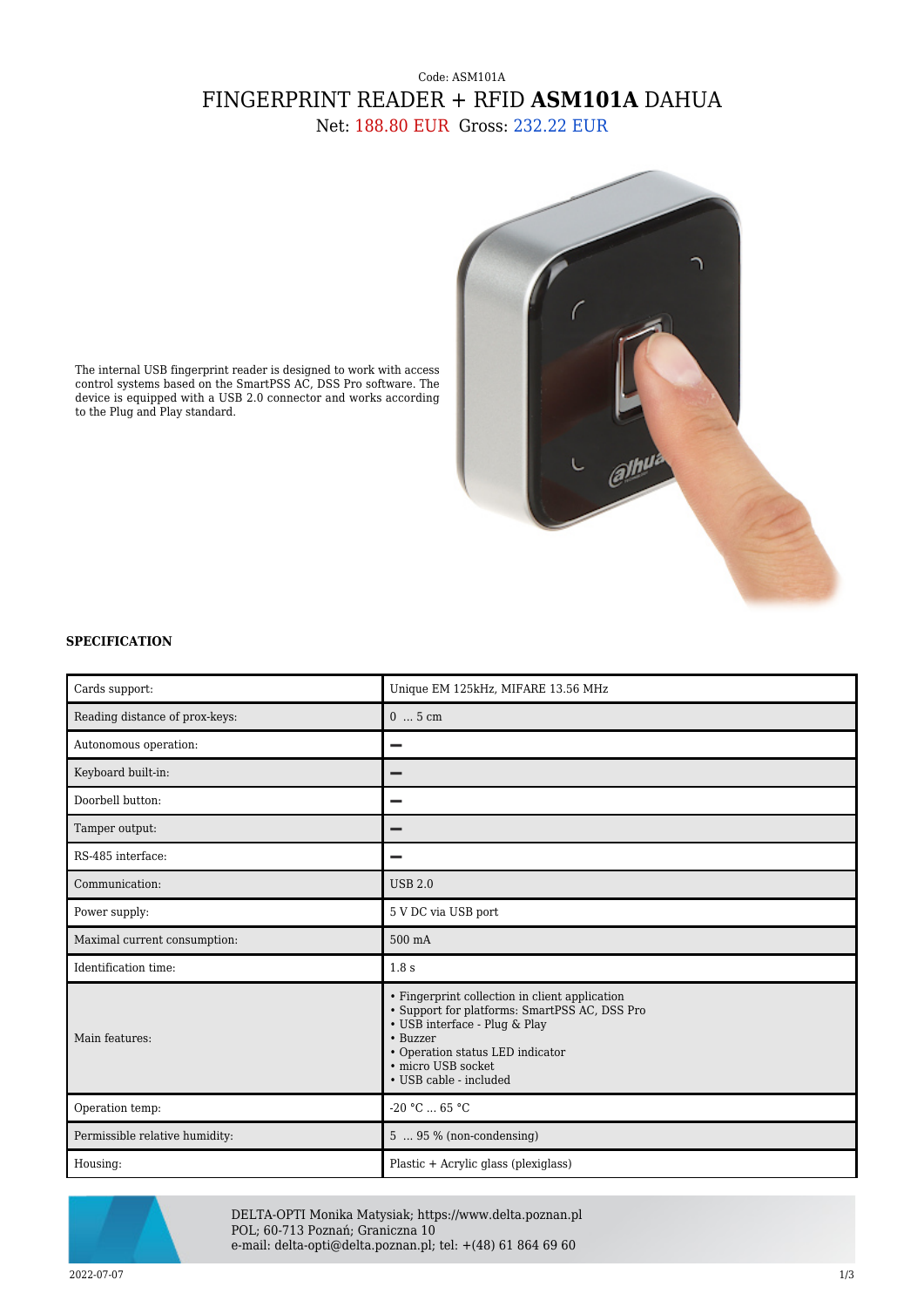| Color:                | Silver / Black  |
|-----------------------|-----------------|
| Weight:               | $0.09$ kg       |
| Dimensions:           | 70 x 70 x 26 mm |
| Manufacturer / Brand: | <b>DAHUA</b>    |
| Guarantee:            | 3 years         |

## **PRESENTATION**

Front panel view:





Mounting side view:



DELTA-OPTI Monika Matysiak; https://www.delta.poznan.pl POL; 60-713 Poznań; Graniczna 10 e-mail: delta-opti@delta.poznan.pl; tel: +(48) 61 864 69 60

2022-07-07 2/3